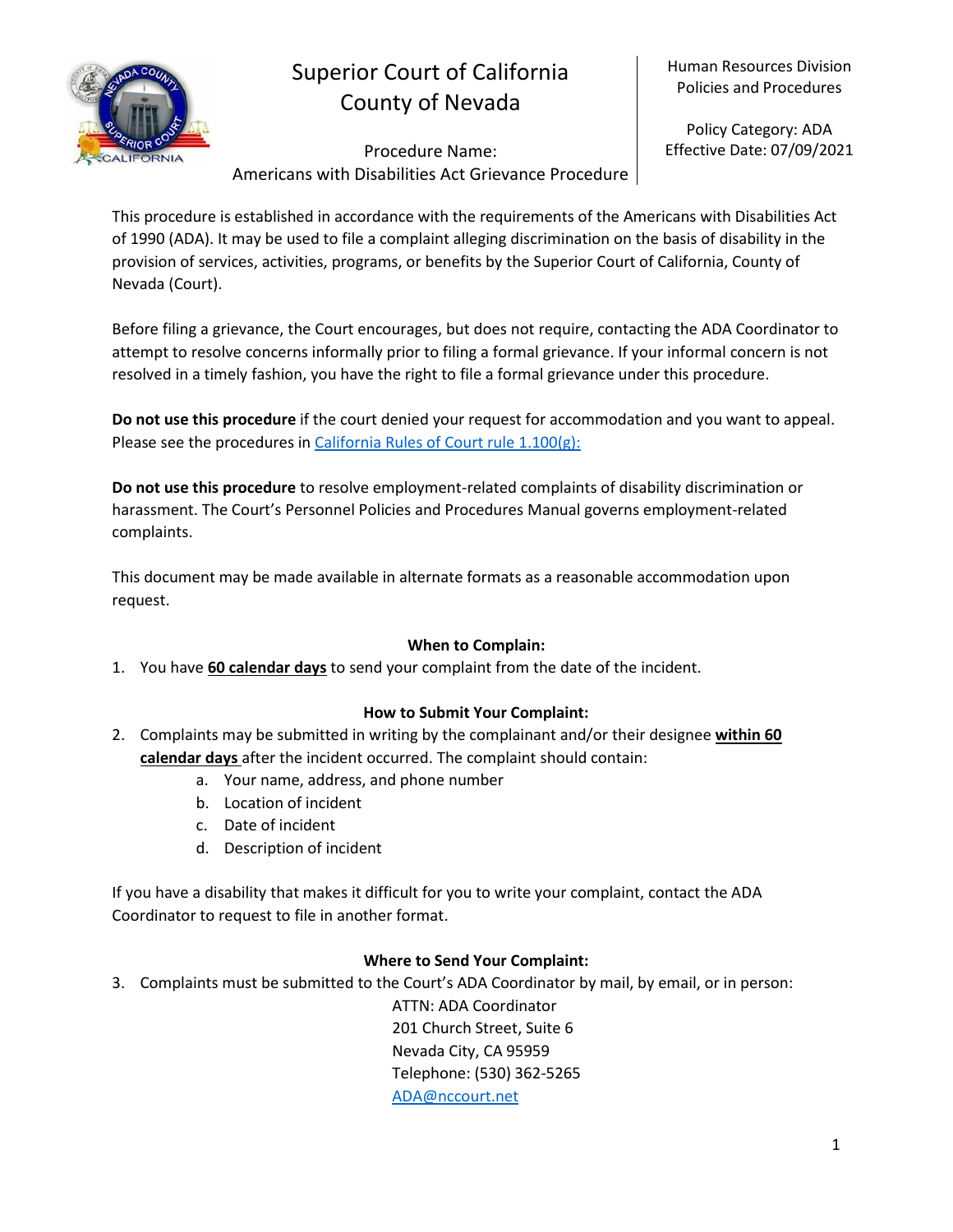#### **After You Submit Your Complaint:**

- 4. Upon receipt of a complaint, the ADA Coordinator or designee will investigate the complaint. The ADA Coordinator may, at their discretion, discuss the complaint or possible resolution of the complaint with you, or seek additional information from you. If you fail to respond to a request for additional information, it may be deemed an abandonment of the complaint. The ADA Coordinator or designee may, in their discretion, seek assistance from other sources in responding to the complaint.
- 5. Within 30 calendar days of receiving the complaint, the ADA Coordinator or designee will respond to you in writing. The response will explain the position of the Court and if applicable, offer options for resolution of the complaint. Upon request to the ADA Coordinator, responses may be presented in another format, such as in person or by telephone. If more than 30 days is required to respond to the complaint, the ADA Coordinator will promptly notify you of the expected date that a written response will be provided.

#### **If You Are Not Satisfied with the ADA Coordinator's Response:**

- 6. If you are not satisfied with the response by the ADA Coordinator or designee, you may request reconsideration of the response within 20 calendar days after the date of the response.
- 7. Requests for reconsideration should be in writing, and include your name, address, and phone number; a copy of the original complaint; a copy of the Court's response; and a description of issues for reconsideration. Upon request to the ADA Coordinator, requests for reconsideration may be filed in another format, such as in person or by telephone.

Requests for reconsideration must be submitted to by mail, by email or in person to:

ATTN: ADA Administrator 201 Church Street, Suite 6 Nevada City, CA 95959 Telephone: (530) 362-5265 [ADA@nccourt.net](mailto:ADA@nccourt.net)

- 8. The ADA Administrator will review the initial complaint, written response of the ADA Coordinator or designee, and the request for reconsideration, and may at their discretion, discuss the complaint or possible resolution of the request for reconsideration with you, or seek additional information from the you. If you fail to respond to a request for additional information, it may be deemed an abandonment of the request for reconsideration. The ADA Administrator or designee may, in their discretion, seek assistance from other sources in responding to the request for reconsideration.
- 9. Within 30 calendar days of receiving the request for reconsideration, the ADA Administrator will respond to you in writing with a final resolution of the complaint. Upon request to the ADA Administrator, the response may be presented in another format, such as in person or by telephone. If more than 30 days is required to respond to the request for reconsideration, the ADA